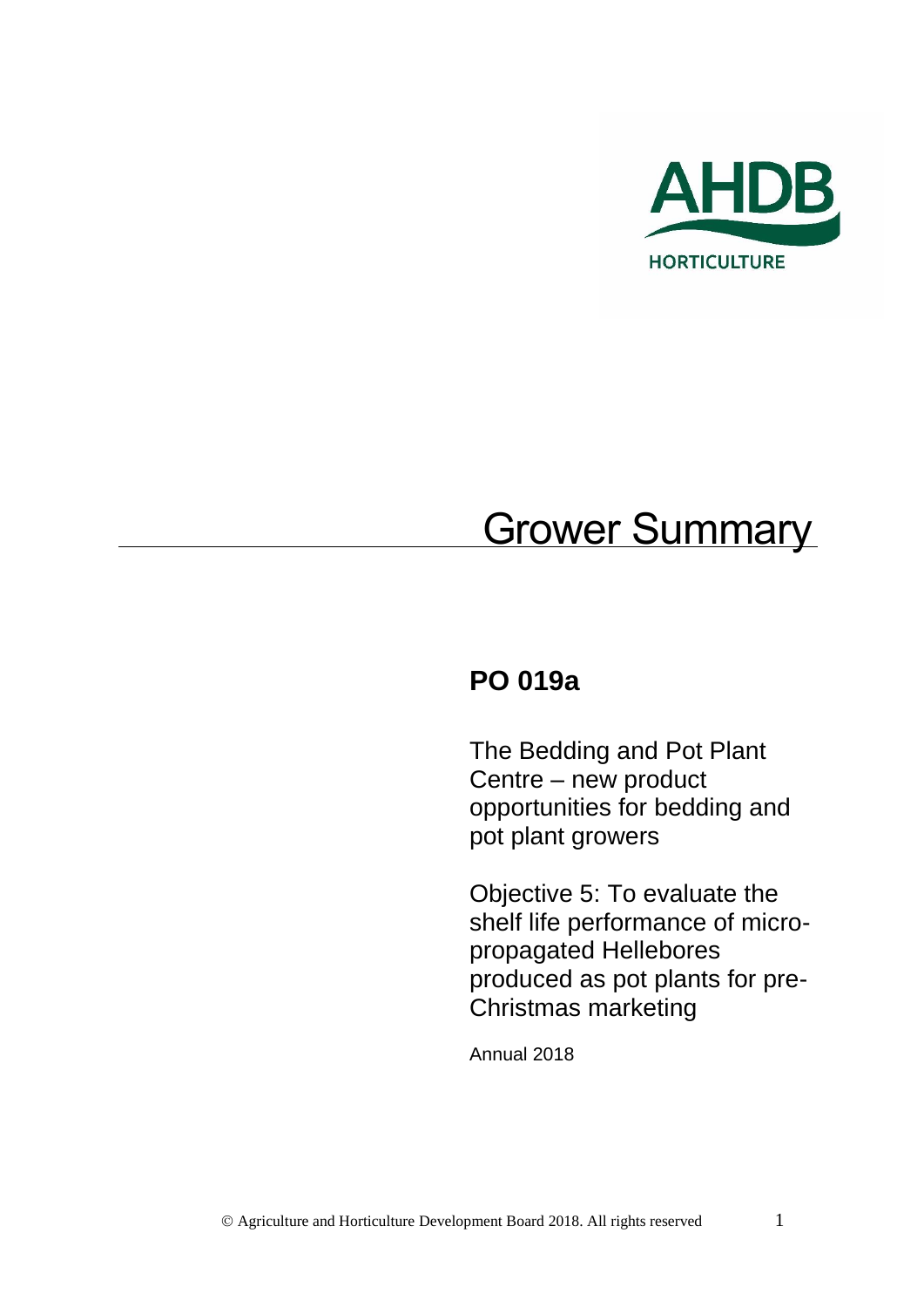#### **Disclaimer**

While the Agriculture and Horticulture Development Board seeks to ensure that the information contained within this document is accurate at the time of printing, no warranty is given in respect thereof and, to the maximum extent permitted by law the Agriculture and Horticulture Development Board accepts no liability for loss, damage or injury howsoever caused (including that caused by negligence) or suffered directly or indirectly in relation to information and opinions contained in or omitted from this document.

©Agriculture and Horticulture Development Board 2017. No part of this publication may be reproduced in any material form (including by photocopy or storage in any medium by electronic mean) or any copy or adaptation stored, published or distributed (by physical, electronic or other means) without prior permission in writing of the Agriculture and Horticulture Development Board, other than by reproduction in an unmodified form for the sole purpose of use as an information resource when the Agriculture and Horticulture Development Board or AHDB Horticulture is clearly acknowledged as the source, or in accordance with the provisions of the Copyright, Designs and Patents Act 1988. All rights reserved.

The results and conclusions in this report may be based on an investigation conducted over one year. Therefore, care must be taken with the interpretation of the results.

#### **Use of pesticides**

Only officially approved pesticides may be used in the UK. Approvals are normally granted only in relation to individual products and for specified uses. It is an offence to use nonapproved products or to use approved products in a manner that does not comply with the statutory conditions of use, except where the crop or situation is the subject of an off-label extension of use.

Before using all pesticides check the approval status and conditions of use. Read the label before use: use pesticides safely.

#### **Further information**

If you would like a copy of the full report, please email the AHDB Horticulture office (hort.info.@ahdb.org.uk), quoting your AHDB Horticulture number, alternatively contact AHDB Horticulture at the address below.

AHDB Horticulture, AHDB Stoneleigh Park Kenilworth **Warwickshire** CV8 2TL

Tel – 0247 669 2051

AHDB Horticulture is a Division of the Agriculture and Horticulture Development Board.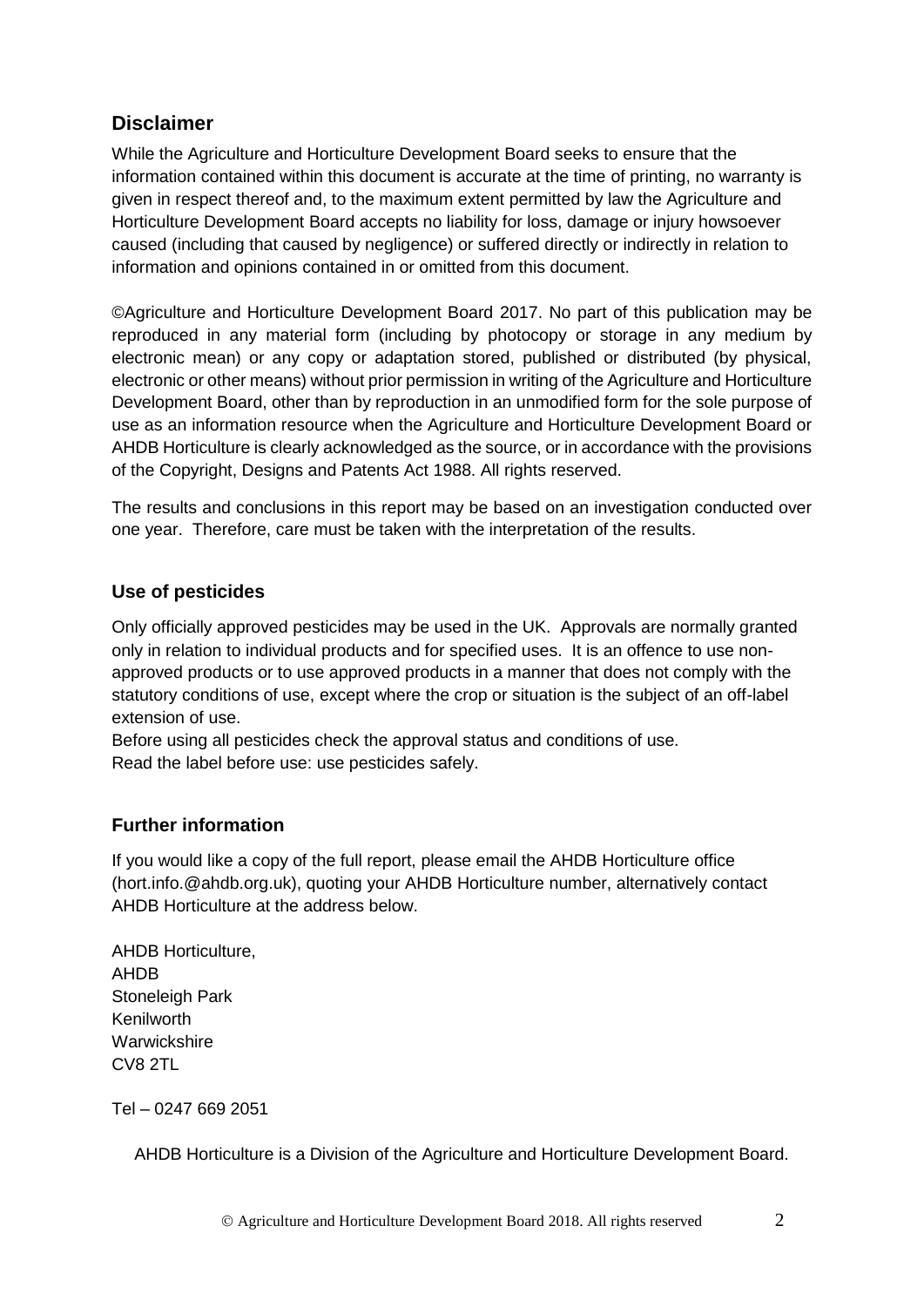| Project title:                  | The Bedding and Pot Plant Centre - new product<br>opportunities for bedding and pot plant growers                                            |
|---------------------------------|----------------------------------------------------------------------------------------------------------------------------------------------|
|                                 | Objective 5: To evaluate the shelf life performance of<br>micro-propagated Hellebores produced as pot plants for<br>pre-Christmas marketing. |
| Project number:                 | PO 019a                                                                                                                                      |
| Project leader:                 | Dr Jill England, ADAS Boxworth                                                                                                               |
| <b>Report:</b>                  | Annual report, 31 March 2018                                                                                                                 |
| <b>Previous report:</b>         | None                                                                                                                                         |
| Key staff:                      | Dr Jill England (ADAS), Senior Horticulture Consultant                                                                                       |
|                                 | Chloe Whiteside (ADAS), Horticulture Consultant                                                                                              |
|                                 | David Talbot (ADAS), Horticulture Consultant                                                                                                 |
| Location of project:            | Baginton Nurseries, Coventry, Warwickshire                                                                                                   |
|                                 | ADAS Boxworth, Boxworth, Cambridgeshire                                                                                                      |
| <b>Industry Representative:</b> | Caroline Shove, Bryants Nurseries Ltd, Water Lane,<br>Bovingdon, Hemel Hempstead, Hertfordshire, HP3 0NA                                     |
| Date project commenced:         | 1 April 2017                                                                                                                                 |
| Date project completed          | 31 March 2019                                                                                                                                |
| (or expected completion date):  |                                                                                                                                              |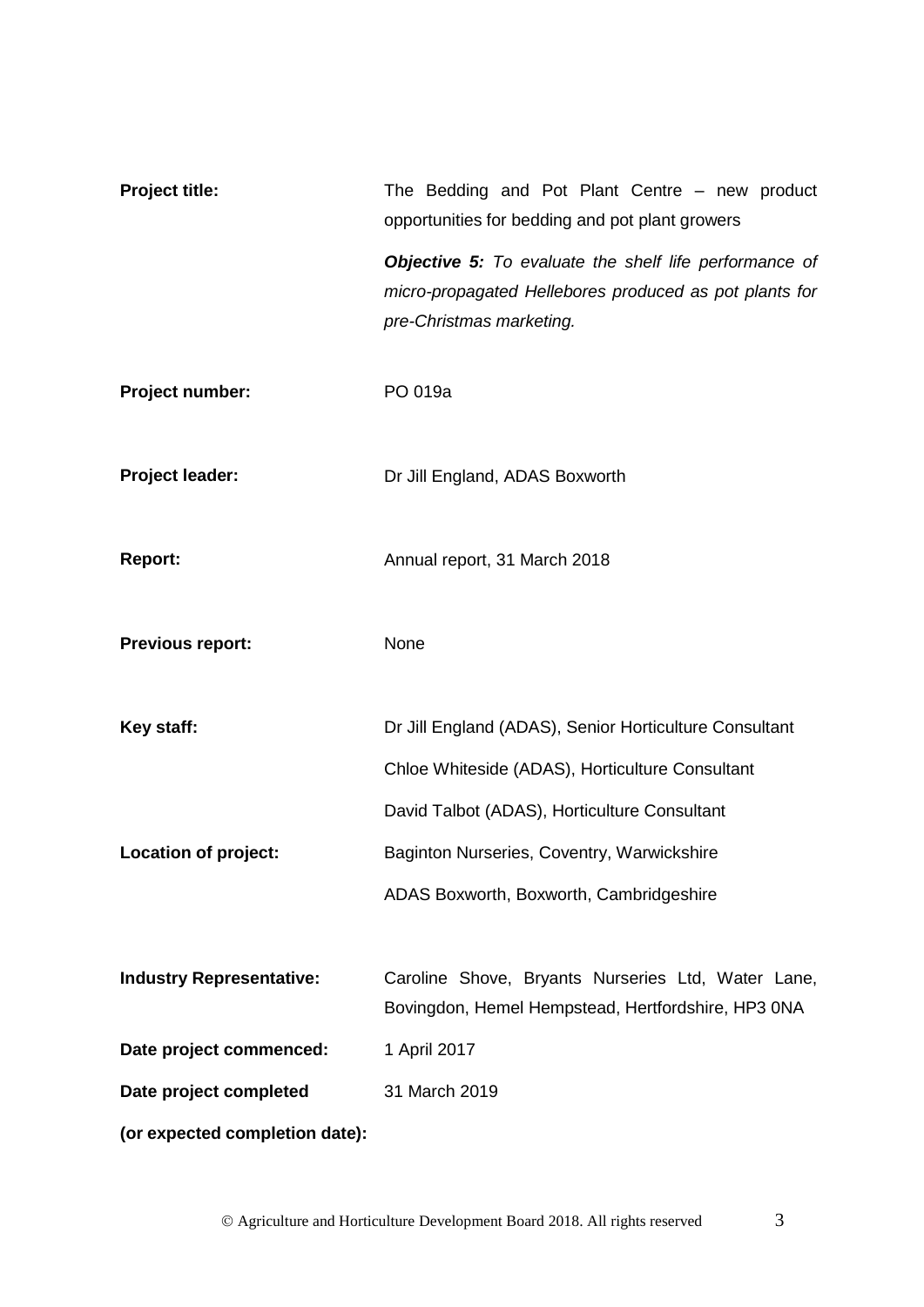## **Grower Summary**

#### **Headline**

- Hellebore 'Royal Emma', being the last variety to flower, was the best performing variety under shelf life conditions, and with sustained bud and flower production and a seven day timeframe for progression from bud to open flower, showed most promise as a house plant.
- To complement poinsettia sales from late November, 'Royal Emma' was close to minimum flower/bud specifications in the year it was examined.
- Earlier flowering/sales periods can be achieved with the other varieties examined.

### **Background**

The Bedding and Pot Plant Centre (BPPC) has been established to address the needs of the industry via a programme of work to trial and demonstrate new product opportunities and practical solutions to problems encountered on nurseries. Knowledge transfer events including trial open days and study tours are also included in the programme.

The work programme is guided by a grower-led Management Group that includes members of the BPOA Technical Committee, and representatives from Baginton Nurseries, Coventry the host nursery for the BPPC, and growers representing both the bedding and pot plant sectors.

*This is the Bedding and Pot Plant Centre report for:*

*Objective 5: To evaluate the shelf life performance of micro-propagated Hellebores produced as pot plants for pre-Christmas marketing.*

#### **Summary**

The ideal Hellebore variety for pot plant production has an upright growth habit, with flowers that face upwards (Hellebore flowers tend to face downwards). For some Hellebores, including white varieties, flower colour can fade dramatically. While appreciation of colour change may be subjective, it can detract from the overall appearance in some varieties, impacting on sales. In order to investigate flower colour longevity in Hellebores as pot plants during shelf life, and identify any quality issues that may develop in these high value products, a trial was carried out between April 2017 and January 2018.

Forty plug plants of five micro-propagated Hellebore varieties (HGC 'Wintergold' and HGC 'Jesko', from Heuger; 'Royal Emma' from Just Must Perennials; and 'St Antonia' and 'St Lucia' from Bock) were transplanted into 1.5L terracotta coloured plastic pots in week 16, and established within a polythene tunnel until week 21, when they were moved outdoors.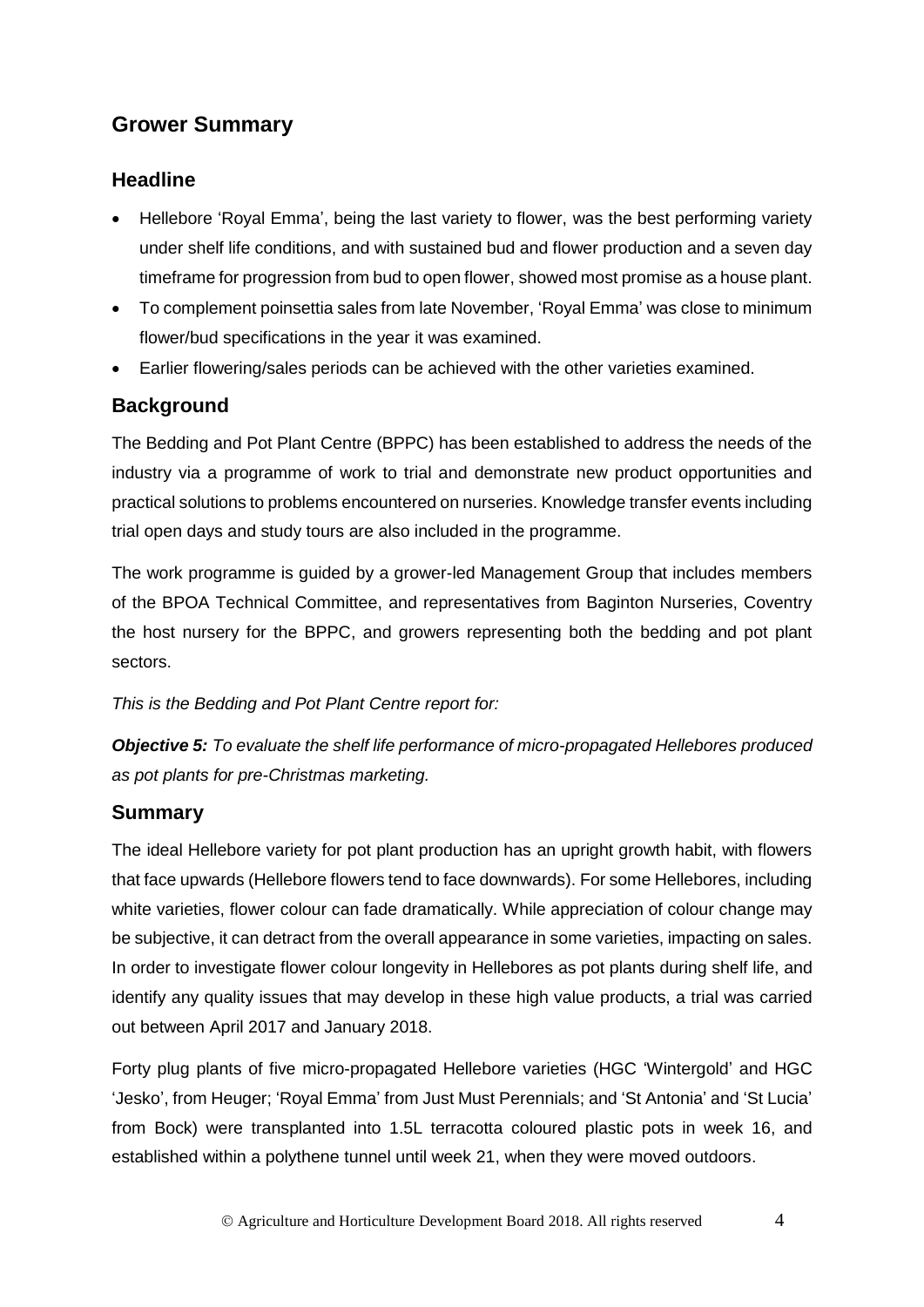Only four of the varieties were placed into the first shelf life trial commencing week 47 to week 1 ('Royal Emma was not yet in flower). Four plants per variety were put into shelf life conditions in the next trial, commencing week 1, 2018 (04.01.18) (20°C, 12 hour day/night, 1000 lux light), where they remained until week 4 (25.01.18). The plants were assessed twice per week, buds were tagged at each assessment date and photographs of buds and flowers were taken. The number of buds and open flowers were also recorded.

HGC 'Wintergold' and HGC 'Jesko' were the first varieties to flower, with the first flowers opening in weeks 25 and 36 respectively. All plants of these varieties were in flower by the start of the shelf life test. Old flowers were removed to encourage bud development, but few new buds were produced during the second shelf life test. Once the plants were moved into shelf life conditions, the flowers on both HGC 'Wintergold' and HGC 'Jesko' turned green very quickly, with the HGC 'Jesko' flowers developing a mottled appearance. Both varieties lost quality in shelf life with yellowing to the lower leaves by week 4, and flower stems that were starting to wilt (**Figure 1**). Such quality loss would be expected with the earlier flowering varieties.

'St. Antonia' and 'St. Lucia' produced many white flowers whilst outside. When transferred into shelf life conditions, petal colour faded after approximately 11 days. The plants produced few buds once in the shelf life conditions, and so flowering was short-lived.

'Royal Emma' was the last variety to flower, and as a result performed well in the second shelf life test. This variety produced significantly more buds than all other varieties throughout the shelf life test. Although the flower petals turned green after approximately 11 days, the plants continued to produce buds, and flowered for longer than the other varieties.

Overall, under the conditions of this trial, 'Royal Emma' was the best performing variety, with all plants consistently floriferous with many buds, maintaining quality for the duration of the shelf life test. At seven days, progression from bud to open flower took longer than for other varieties. However, to complement poinsettia sales from late November, 'Royal Emma' was close to minimum flower/bud specifications in this particular trial, and perhaps an earlier flowering variety may be more suited

The remaining four varieties performed well under cooler conditions outdoors, where flower colour was maintained and many flowers were present, but this was short-lived once the plants were moved into shelf life conditions, possibly as a result of the earlier flowering period.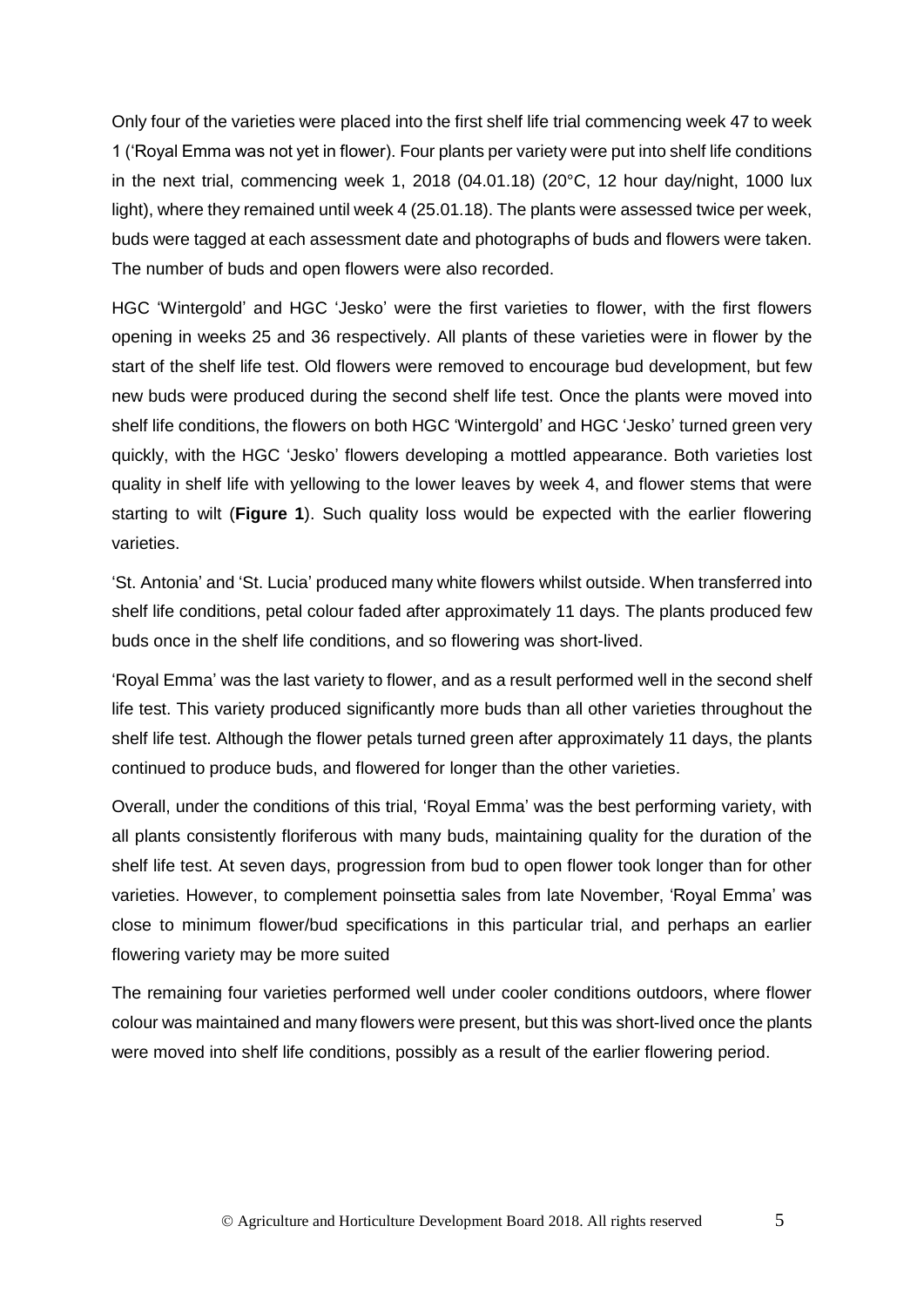

Figure 1. Flower development and colour change from the start of the shelf life test (04.01.18) until week 4 (25.01.18) – continued overleaf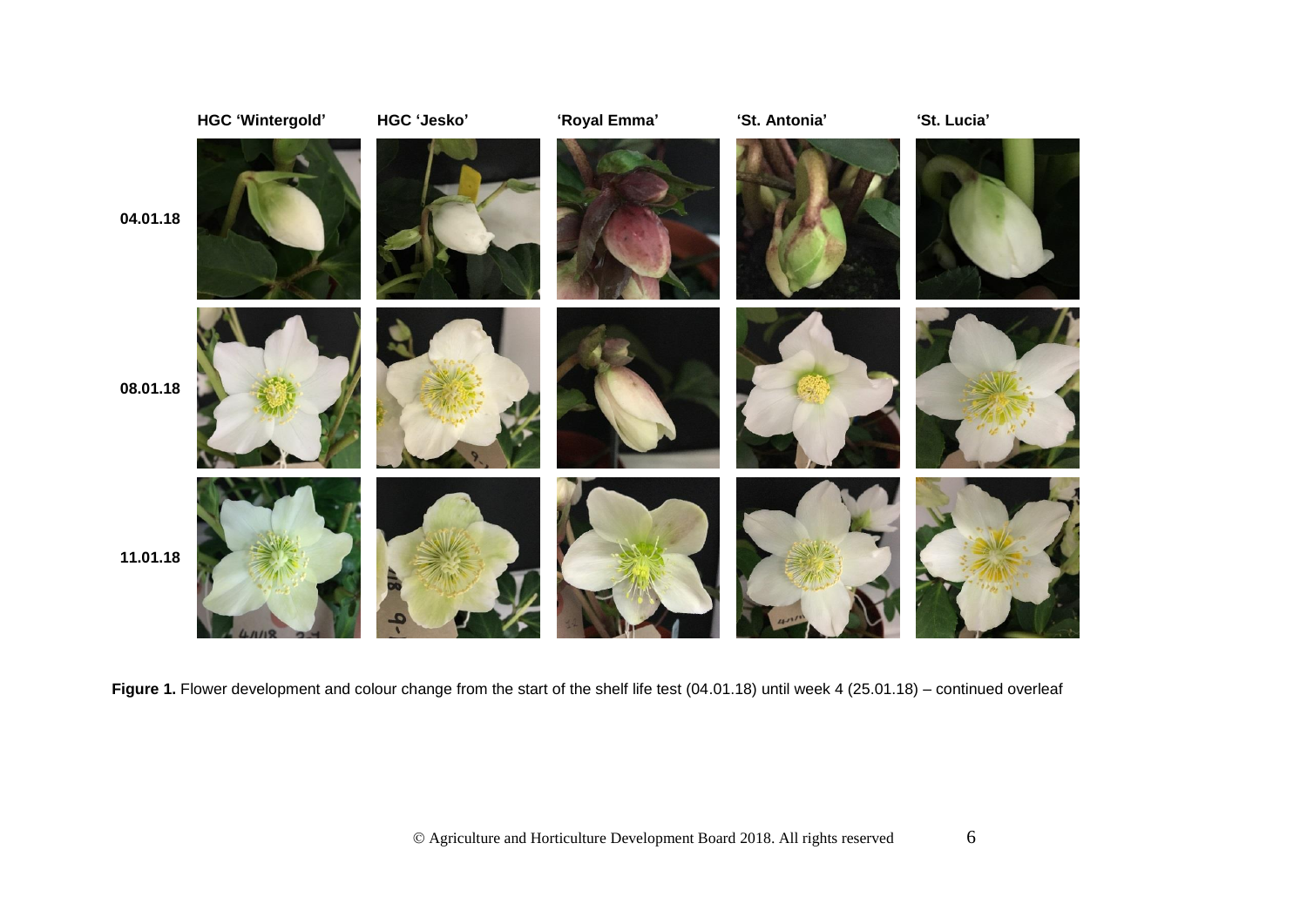